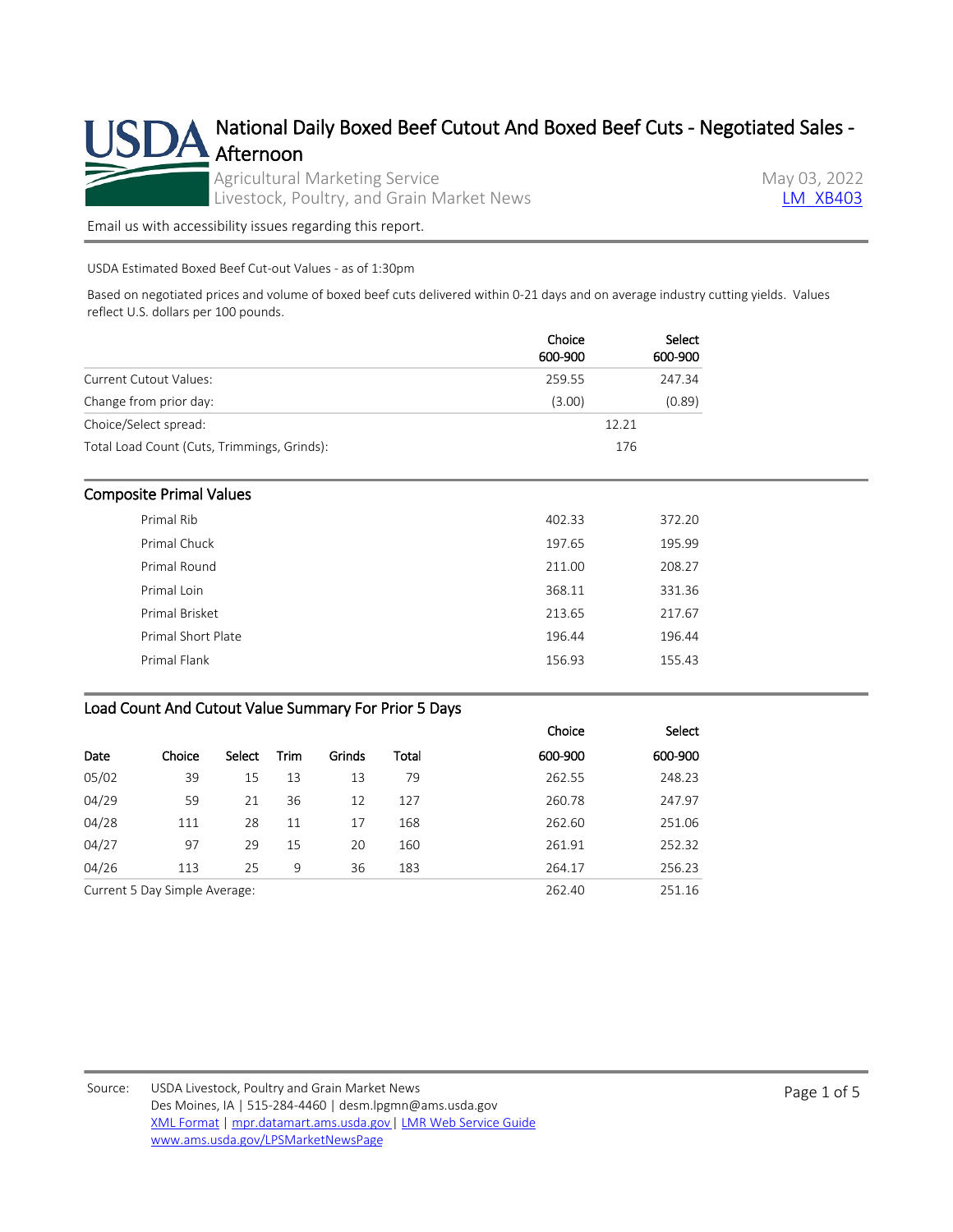

National Daily Boxed Beef Cutout And Boxed Beef Cuts - Negotiated Sales -

Agricultural Marketing Service<br>
Livestock, Poultry, and Grain Market News<br>
May 03, 2022 Livestock, Poultry, and Grain Market News

[Email us with accessibility issues regarding this report.](mailto:mpr.lpgmn@ams.usda.gov?subject=508%20Issue)

# National Boxed Beef Cuts - Negotiated Sales

FOB Plant basis negotiated sales for delivery within 0-21 day period. Prior days sales after 1:30pm are included.

## Current Volume - (one load equals 40,000 pounds)

| 93.81 loads | 3,752,242 pounds |
|-------------|------------------|
| 28.42 loads | 1,136,617 pounds |
| 21.84 loads | 873,680 pounds   |
| 32.21 loads | 1,288,516 pounds |
|             |                  |

## Choice Cuts, Fat Limitations 1-6 (IM) = Individual Muscle

| IMPS/FL |                | Sub-Primal                 | # of<br><b>Trades</b> | Total<br>Pounds | Price<br>Range  | Weighted<br>Average |
|---------|----------------|----------------------------|-----------------------|-----------------|-----------------|---------------------|
| 109E    | $\mathbf{1}$   | Rib, ribeye, lip-on, bn-in | 19                    | 309,232         | 750.00 - 845.00 | 774.60              |
| 112A    | 3              | Rib, ribeye, bnls, light   | 12                    | 43,738          | 814.00 - 940.00 | 848.16              |
| 112A    | 3              | Rib, ribeye, bnls, heavy   | 27                    | 133,894         | 809.00 - 900.00 | 827.89              |
| 113C    | 1              | Chuck, semi-bnls, neck/off | 3                     | 24,275          | 258.00 - 276.00 | 260.24              |
| 114     | $\mathbf{1}$   | Chuck, shoulder clod       |                       |                 |                 |                     |
| 114A    | 3              | Chuck, shoulder clod, trmd | 13                    | 121,398         | 248.44 - 271.00 | 258.90              |
| 114D    | 3              | Chuck, clod, top blade     | 5                     | 21,888          | 398.85 - 415.00 | 400.53              |
| 114E    | 3              | Chuck, clod, arm roast     | $\overline{7}$        | 6,555           | 340.00 - 401.00 | 363.08              |
| 114F    | 5              | Chuck, clod tender         | $\overline{7}$        | 3,528           | 595.00 - 690.00 | 617.00              |
| 116A    | 3              | Chuck, roll, lxl, neck/off | 47                    | 318,609         | 245.00 - 298.29 | 257.27              |
| 116B    | $\mathbf{1}$   | Chuck, chuck tender        | 25                    | 315,022         | 270.25 - 321.00 | 272.88              |
| 916A    | 3              | Chuck, roll, retail ready  | $\mathbf 0$           | $\overline{0}$  | $0.00 - 0.00$   | 0.00                |
| 116G    | 4              | Chuck, flap                | 5                     | 20,171          | 629.80 - 784.25 | 656.36              |
| 120     | 1              | Brisket, deckle-off, bnls  | 25                    | 96,171          | 285.00 - 332.00 | 301.72              |
| 120A    | 3              | Brisket, point/off, bnls   | 3                     | 2,640           | 507.00 - 560.00 | 530.25              |
| 123A    | 3              | Short Plate, short rib     | 28                    | 36,265          | 533.01 - 769.25 | 635.83              |
| 130     | $\overline{4}$ | Chuck, short rib           | 23                    | 94,008          | 360.00 - 500.00 | 380.60              |
| 160     | $\mathbf{1}$   | Round, bone-in             |                       |                 |                 |                     |
| 161     | $\mathbf{1}$   | Round, boneless            |                       |                 |                 |                     |
| 167A    | $\overline{4}$ | Round, knuckle, peeled     | 37                    | 236,472         | 271.10 - 325.70 | 285.23              |
| 168     | $\mathbf{1}$   | Round, top inside round    | $\overline{4}$        | 9,149           | 251.00 - 280.00 | 266.32              |
| 168     | 3              | Round, top inside round    | 46                    | 834,061         | 251.00 - 307.00 | 271.55              |
| 169     | 5              | Round, top inside, denuded | 8                     | 40,237          | 286.02 - 381.00 | 306.80              |
| 169A    | 5              | Round, top inside, cap off | 7                     | 151,000         | 365.00 - 450.00 | 367.68              |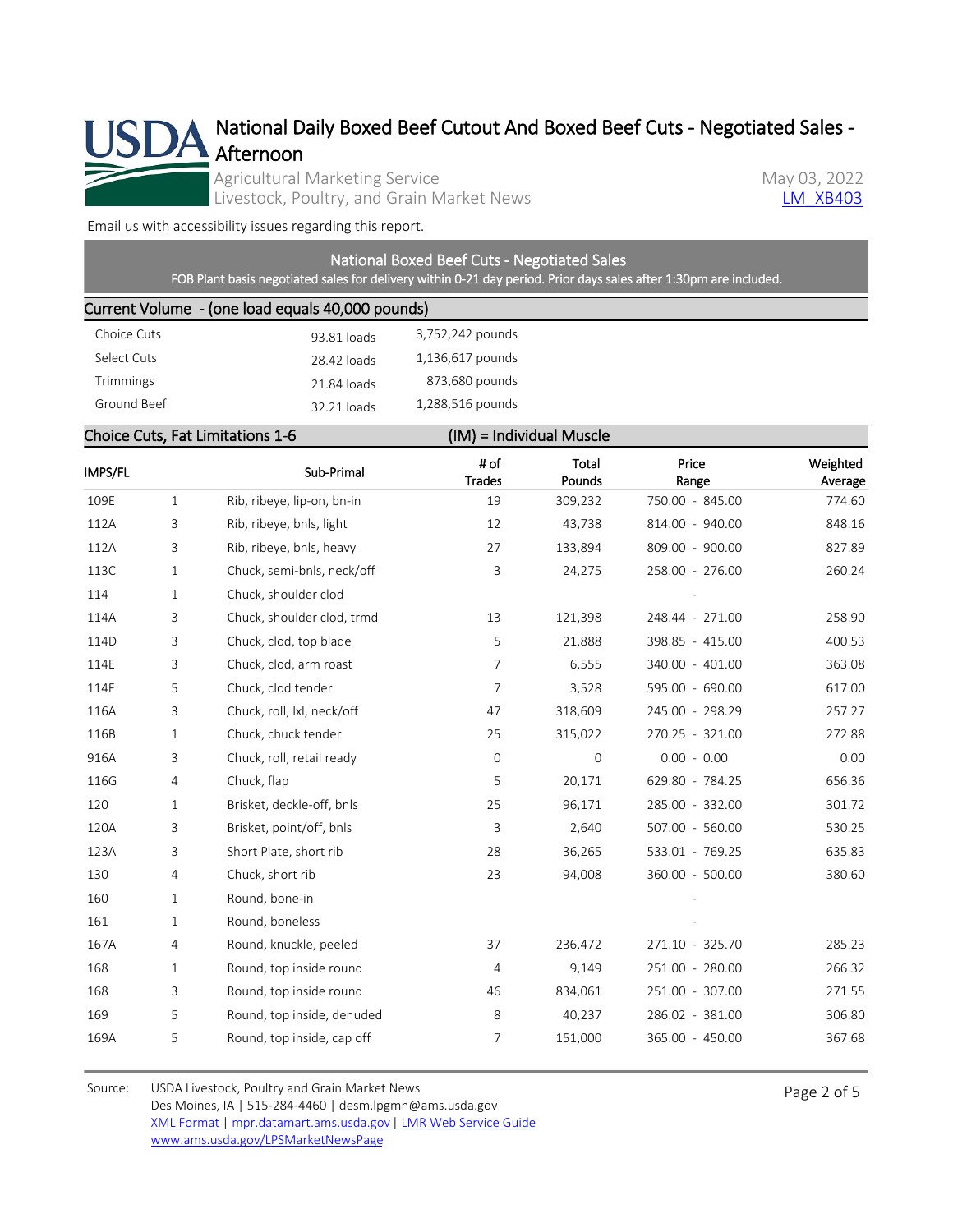## National Daily Boxed Beef Cutout And Boxed Beef Cuts - Negotiated Sales - Afternoon

Agricultural Marketing Service<br>
Livestock, Poultry, and Grain Market News<br>
May 03, 2022<br>
May 03, 2022 Livestock, Poultry, and Grain Market News

[Email us with accessibility issues regarding this report.](mailto:mpr.lpgmn@ams.usda.gov?subject=508%20Issue)

S

| .    |              |                             | $\mathbf{112.41}$ |          | .        |                     |          |
|------|--------------|-----------------------------|-------------------|----------|----------|---------------------|----------|
| 193  | 4            | Flank, flank steak          |                   | 11       | 11,185   | 647.00 - 670.70     | 659.08   |
| 191A | 4            | Loin, butt tender, trimmed  |                   | 3        | 1,322    | 1,070.00 - 1,175.70 | 1,073.89 |
| 189A | 4            | Loin, tndrloin, trmd, heavy |                   | 32       | 98,856   | 1,298.00 - 1,551.20 | 1,344.06 |
| 185D | 4            | Loin, sirloin, tri-tip, pld |                   |          |          |                     |          |
| 185C | $\mathbf{1}$ | Loin, sirloin, tri-tip      |                   | 5        | 10,819   | 430.00 - 457.00     | 434.14   |
| 185B | 1            | Loin, ball-tip, bnls, heavy |                   | 9        | 25,106   | 373.00 - 428.80     | 389.39   |
| 185A | 4            | Loin, bottom sirloin, flap  |                   | 13       | 64,188   | 637.48 - 819.25     | 661.82   |
| 184B | 3            | Loin, top butt, CC          |                   | 4        | 26,268   | 516.37 - 637.00     | 537.01   |
| 184  | 3            | Loin, top butt, boneless    |                   | 19       | 64,020   | 367.16 - 407.80     | 379.29   |
| 184  | $\mathbf{1}$ | Loin, top butt, bnls, heavy |                   |          |          |                     |          |
| 180  | 3            | Loin, strip, bnls, 0x1      |                   | 20       | 40,113   | 725.00 - 804.25     | 767.25   |
|      | $\mathbf{1}$ | Loin, strip loin bnls. 1x1  |                   |          |          |                     |          |
| 175  | 3            | Loin, strip loin, 1x1       |                   |          |          |                     |          |
| 174  | 3            | Loin, short loin, 0x1       |                   | 17       | 104,829  | 659.00 - 757.80     | 670.63   |
| 171C | 3            | Round, eye of round         |                   | 43       | 79,468   | 260.30 - 294.45     | 277.82   |
| 171B | 3            | Round, outside round        |                   | 28       | 143,180  | 239.00 - 273.29     | 252.01   |
| 170  | 1            | Round, bottom gooseneck     |                   |          |          |                     |          |
|      | 3            | Round, top inside, side off |                   | $\Omega$ | $\Omega$ | $0.00 - 0.00$       | 0.00     |

| Select Cuts, Fat Limitations 1-6 | (IM) = Individual Muscle |
|----------------------------------|--------------------------|
|----------------------------------|--------------------------|

| IMPS/FL |              | Sub-Primal                 | # of<br>Trades | Total<br>Pounds | Price<br>Range  | Weighted<br>Average |
|---------|--------------|----------------------------|----------------|-----------------|-----------------|---------------------|
| 109E    | 1            | Rib, ribeye, lip-on, bn-in | 8              | 46,219          | 675.50 - 749.38 | 681.86              |
| 112A    | 3            | Rib, ribeye, bnls, light   | 8              | 7,374           | 762.00 - 848.54 | 782.21              |
| 112A    | 3            | Rib, ribeye, bnls, heavy   | 8              | 13,005          | 775.00 - 849.38 | 786.75              |
| 113C    | $\mathbf{1}$ | Chuck, semi-bnls, neck/off | 4              | 21,301          | 258.00 - 284.13 | 260.81              |
| 114     | 1            | Chuck, shoulder clod       | 8              | 202,813         | 241.52 - 254.13 | 247.42              |
| 114A    | 3            | Chuck, shoulder clod, trmd | 5              | 28,135          | 247.50 - 265.79 | 254.25              |
| 114D    | 3            | Chuck, clod, top blade     | 0              | $\Omega$        | $0.00 - 0.00$   | 0.00                |
| 114E    | 3            | Chuck, clod, arm roast     | 0              | 0               | $0.00 - 0.00$   | 0.00                |
| 114F    | 5            | Chuck, clod tender         |                |                 |                 |                     |
| 116A    | 3            | Chuck, roll, lxl, neck/off | 22             | 112,068         | 249.25 - 272.25 | 254.91              |
| 116B    | $\mathbf{1}$ | Chuck, chuck tender        | 9              | 61,500          | 270.25 - 319.00 | 275.39              |
| 916A    | 3            | Chuck, roll, retail ready  |                |                 |                 |                     |
| 116G    | 4            | Chuck, flap                | 12             | 13,372          | 602.00 - 680.00 | 661.06              |
| 120     | 1            | Brisket, deckle-off, bnls  | 5              | 9,532           | 302.00 - 330.79 | 314.21              |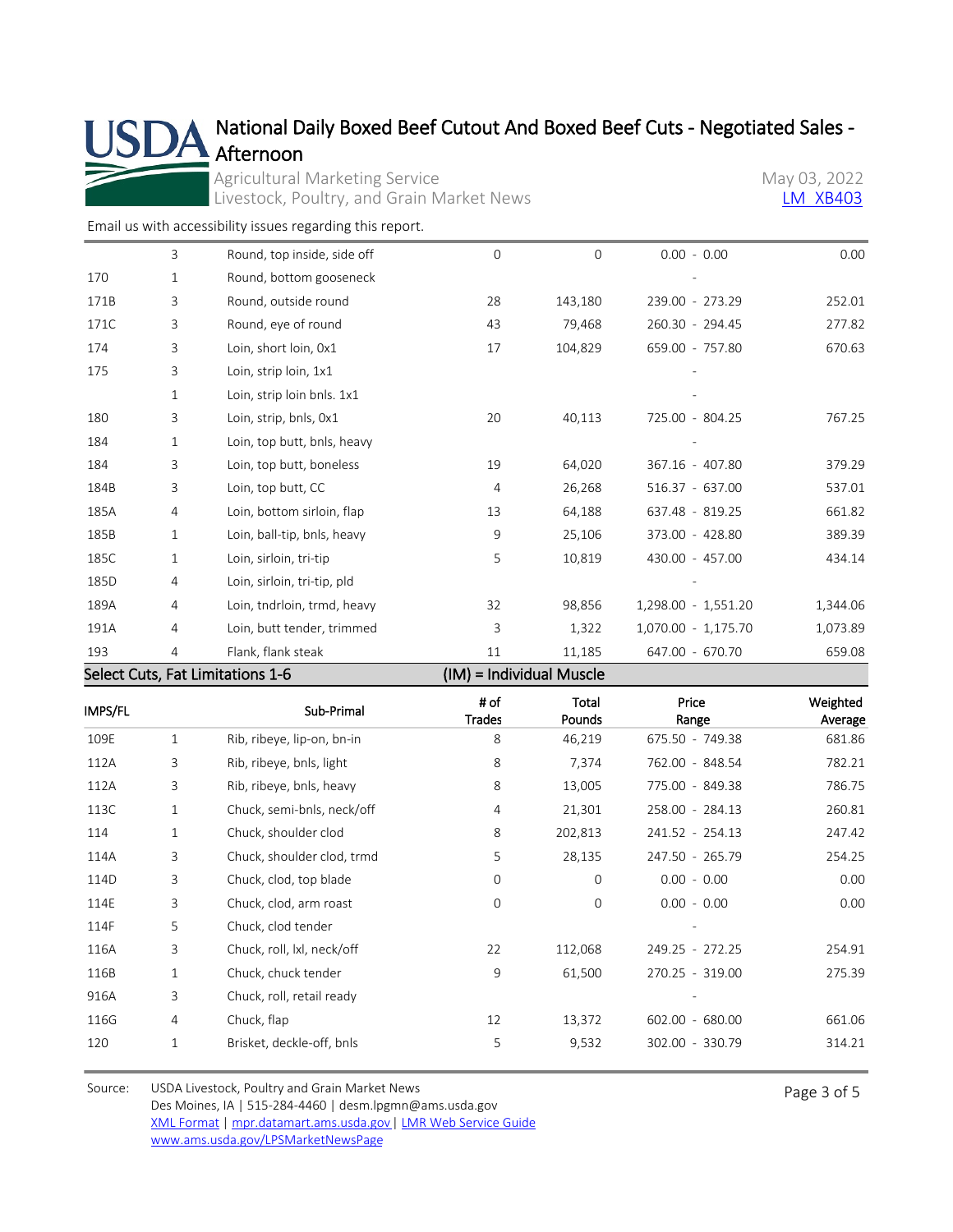# Afternoon

# National Daily Boxed Beef Cutout And Boxed Beef Cuts - Negotiated Sales -

Agricultural Marketing Service<br>
Livestock, Poultry, and Grain Market News<br>
May 03, 2022<br>
May 03, 2022 Livestock, Poultry, and Grain Market News

[Email us with accessibility issues regarding this report.](mailto:mpr.lpgmn@ams.usda.gov?subject=508%20Issue)

| 120A                        | 3                    | Brisket, point/off, bnls                                                     | 0      | 0               | $0.00 - 0.00$       | 0.00     |
|-----------------------------|----------------------|------------------------------------------------------------------------------|--------|-----------------|---------------------|----------|
| 123A                        | 3                    | Short Plate, short rib                                                       | 5      | 15,062          | 496.23 - 600.19     | 515.24   |
| 130                         | 4                    | Chuck, short rib                                                             | 6      | 7,246           | 360.00 - 421.19     | 381.07   |
| 160                         | 1                    | Round, bone-in                                                               |        |                 |                     |          |
| 161                         | 1                    | Round, boneless                                                              |        |                 |                     |          |
| 167A                        | 4                    | Round, knuckle, peeled                                                       | 8      | 46,710          | 276.30 - 295.00     | 280.94   |
| 168                         | 1                    | Round, top inside round                                                      |        |                 |                     |          |
| 168                         | 3                    | Round, top inside round                                                      | 9      | 49,847          | 251.00 - 277.00     | 260.81   |
| 169                         | 5                    | Round, top inside, denuded                                                   | 0      | 0               | $0.00 - 0.00$       | 0.00     |
| 169A                        | 5                    | Round, top inside, cap off                                                   |        |                 |                     |          |
|                             | 3                    | Round, top inside, side off                                                  | 0      | 0               | $0.00 - 0.00$       | 0.00     |
| 170                         | 1                    | Round, bottom gooseneck                                                      | 0      | $\overline{0}$  | $0.00 - 0.00$       | 0.00     |
| 171B                        | 3                    | Round, outside round                                                         | 11     | 99,778          | 235.00 - 257.25     | 249.56   |
| 171C                        | 3                    | Round, eye of round                                                          | 9      | 28,295          | 244.21 - 286.19     | 257.66   |
| 174                         | 3                    | Loin, short loin, 0x1                                                        | 10     | 57,696          | 573.63 - 650.00     | 575.60   |
| 175                         | 3                    | Loin, strip loin, 1x1                                                        |        |                 |                     |          |
|                             | 1                    | Loin, strip loin bnls. 1x1                                                   | 0      | 0               | $0.00 - 0.00$       | 0.00     |
| 180                         | 3                    | Loin, strip, bnls, 0x1                                                       | 9      | 11,092          | 617.00 - 663.25     | 633.76   |
| 184                         | 1                    | Loin, top butt, bnls, heavy                                                  | 5      | 9,949           | 350.00 - 385.00     | 361.33   |
| 184                         | 3                    | Loin, top butt, boneless                                                     | 7      | 10,299          | 360.00 - 391.81     | 372.55   |
| 184B                        | 3                    | Loin, top butt, CC                                                           | 0      | 0               | $0.00 - 0.00$       | 0.00     |
| 185A                        | 4                    | Loin, bottom sirloin, flap                                                   |        |                 |                     |          |
| 185B                        | 1                    | Loin, ball-tip, bnls, heavy                                                  | 3      | 7,528           | 366.00 - 400.47     | 392.88   |
| 185C                        | 1                    | Loin, sirloin, tri-tip                                                       |        |                 |                     |          |
| 185D                        | 4                    | Loin, sirloin, tri-tip, pld                                                  | 0      | 0               | $0.00 - 0.00$       | 0.00     |
| 189A                        | 4                    | Loin, tndrloin, trmd, heavy                                                  | 6      | 7,312           | 1,195.00 - 1,349.13 | 1,205.59 |
| 191A                        | 4                    | Loin, butt tender, trimmed                                                   |        |                 |                     |          |
| 193                         | 4                    | Flank, flank steak                                                           | 4      | 11,726          | 569.84 - 670.00     | 630.80   |
|                             |                      | Choice, Select & Ungraded Cuts, Fat Limitations 1-6 (IM) = Individual Muscle |        |                 |                     |          |
| 121D 4 Plate, Inside Skirt  |                      | 14                                                                           | 49,965 | 566.00 - 635.00 | 579.68              |          |
| 121C 4 Plate, Outside Skirt |                      | 10                                                                           | 9,188  | 764.00 - 882.50 | 817.27              |          |
|                             |                      | 121E 6 Plate, Outside Skirt, pld                                             | 6      | 12,030          | 1,055.26 - 1,131.00 | 1,113.73 |
|                             | 4 Cap and Wedge Meat |                                                                              | 32     | 235,860         | 327.00 - 399.70     | 352.71   |
|                             | 4 Pectoral Meat      |                                                                              | 18     | 92,541          | 360.00 - 422.00     | 373.22   |
|                             |                      | GB - Steer/Heifer Source - 10 Pound Chub Basis- Coarse & Fine Grind          |        |                 |                     |          |